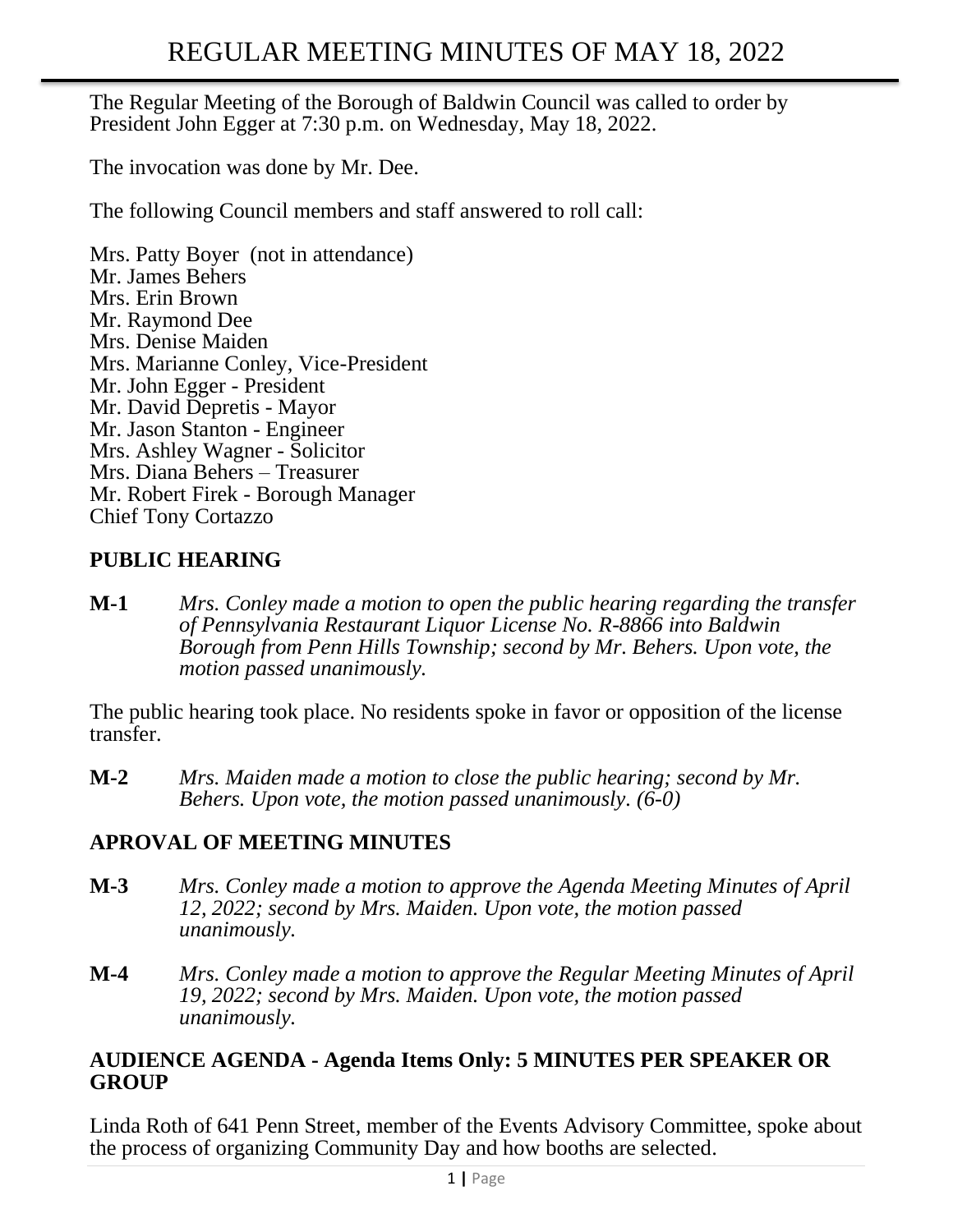# **ENGINEER'S REPORT**

Mr. Stanton previously submitted the Monthly Engineer's Report to Council at the Agenda meeting. He had the following motions for Council's consideration:

- **M-5** *Mrs. Maiden made a motion to Approve Partial Payment No. 1 in the amount of \$13,347.00 to Grahamboys LLC dba Graham Construction for Contract No. 21-MB1 Municipal Building Renovations, Re-Bid (General Construction) per the recommendation of the Borough Engineer; second by Mrs. Brown. Upon vote, the motion passed unanimously.*
- **M-6** *Mrs. Maiden made a motion to Award Contract No. 22-R01 (General Fund) 2022 Roadway and Storm Sewer Improvement program, Base Bid to A. Liberoni, Inc. in the amount of \$630,761.61; second by Mr. Behers. Upon vote, the motion passed unanimously.*
- **M-7** *Mrs. Conley made a motion to Award Contract No. 22-R02 (Liquid Fuels) 2022 Roadway and Storm Sewer Improvement Program to A. Liberoni, Inc. in the total amount of \$274,517.02; second by Mrs. Maiden. Upon vote, the motion passed unanimously.*
- **M-8** *Mrs. Maiden made a motion to Approve Bond Reduction No. 4 for Everest Foods, Inc. (Double Fresh) from \$62,394.40 to \$2,200.00 per the recommendation of the Borough Engineer; second by Mrs. Conley. Upon vote, the motion passed unanimously.*
- **M-9** *Mrs. Conley made a motion to Approve Partial Payment No. 1 in the amount of \$3,420.00 to R&B Mechanical for Contract No. 21-MB4 Municipal Building Renovations, Re-Bid (Mechanical Construction) per the recommendation of the Borough Engineer; second by Mr. Behers. Upon vote the motion passed unanimously.*

Mayor Depretis and Mr. Stanton discussed the timeline for the Municipal Building renovation and road paving projects.

### **SOLICITOR' S REPORT**

Mrs. Wagner provided her report at the Agenda Meeting last week. She had one legal matter to discuss in Executive Session.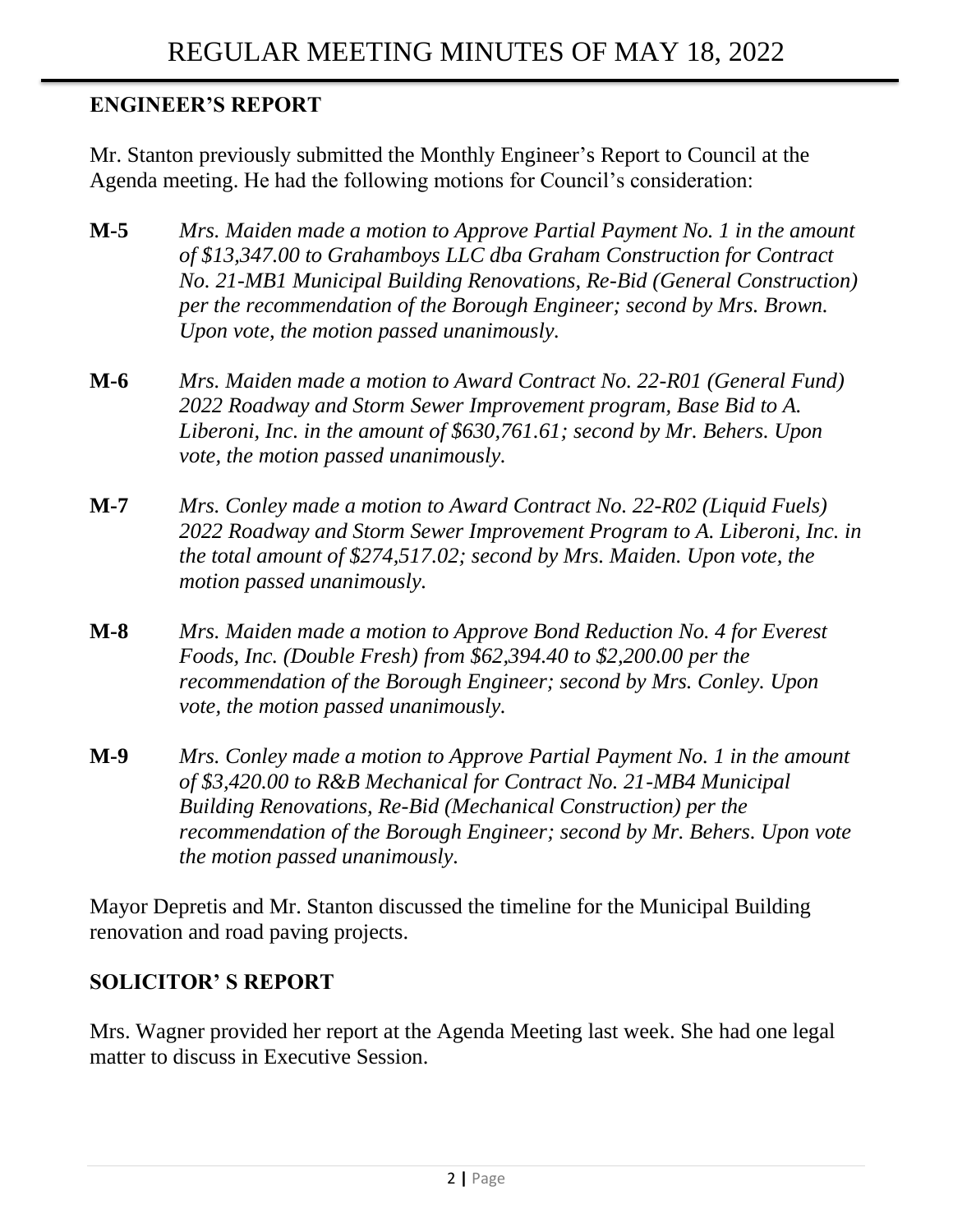# **MAYOR'S REPORT**

The Mayor provided information from the Police Monthly Activity report from April 2022:

> Calls to Police: 726 calls Fees collected: \$1,605.00 Arrest Totals: 15 Citations/tags: 31

**M-10** *Mrs. Conley made a motion to have the Chief of Police pursue a COPS Hiring Program Grant; second by Mr. Behers. Upon vote, the motion passed unanimously.*

The Chief provided an explanation of the COPS Hiring Program Grant for the audience and members of Council.

### **ADMINISTRATION**

Mr. Firek presented his [Manager's Report](https://drive.google.com/open?id=0BwpnQ0n2QiS-ckRqemF5S296R00) last week but added that there will be an interview scheduled prior to the June 14, 2022 meeting with a candidate for the open Library Board seat. He had the following motions for Council's consideration:

- **M-11** *Mrs. Conley made a motion to approve Partial Payment No. 1 (Final) in the amount of \$95,200.00 Stefanik's Next Generation Contracting, Inc. for Emergency Slide Repair at Elm Leak Park per the recommendation of the Borough Manager; second by Mrs. Brown. Upon vote, the motion passed unanimously.*
- **M-12** *Mrs. Maiden made a motion to Approve Partial Payment No. 4 in the amount of \$154,022.88 to A. Liberoni, Inc. for Elm Leak Park Ph. III; second by Mrs. Conley. Upon vote, the motion passed unanimously.*
- **M-13** *Mrs. Maiden made a motion to Approve Partial Payment No. 5 in the amount of \$118,306.72 to A. Liberoni, Inc. for Elm Leaf Park Ph. III; second by Mrs. Brown. Upon vote, the motion passed unanimously.*
- **M-14** *Mrs. Conley made a motion to Approve Resolution No. 2022-05-14 updating the Borough's Emergency Operations Plan; second by Mrs. Brown. Upon vote, the motion passed unanimously.*
- **M-15** *Mrs. Conley made a motion to Approve the Borough's Emergency Operations Plan as prepared by the Borough Emergency Management Coordinator;*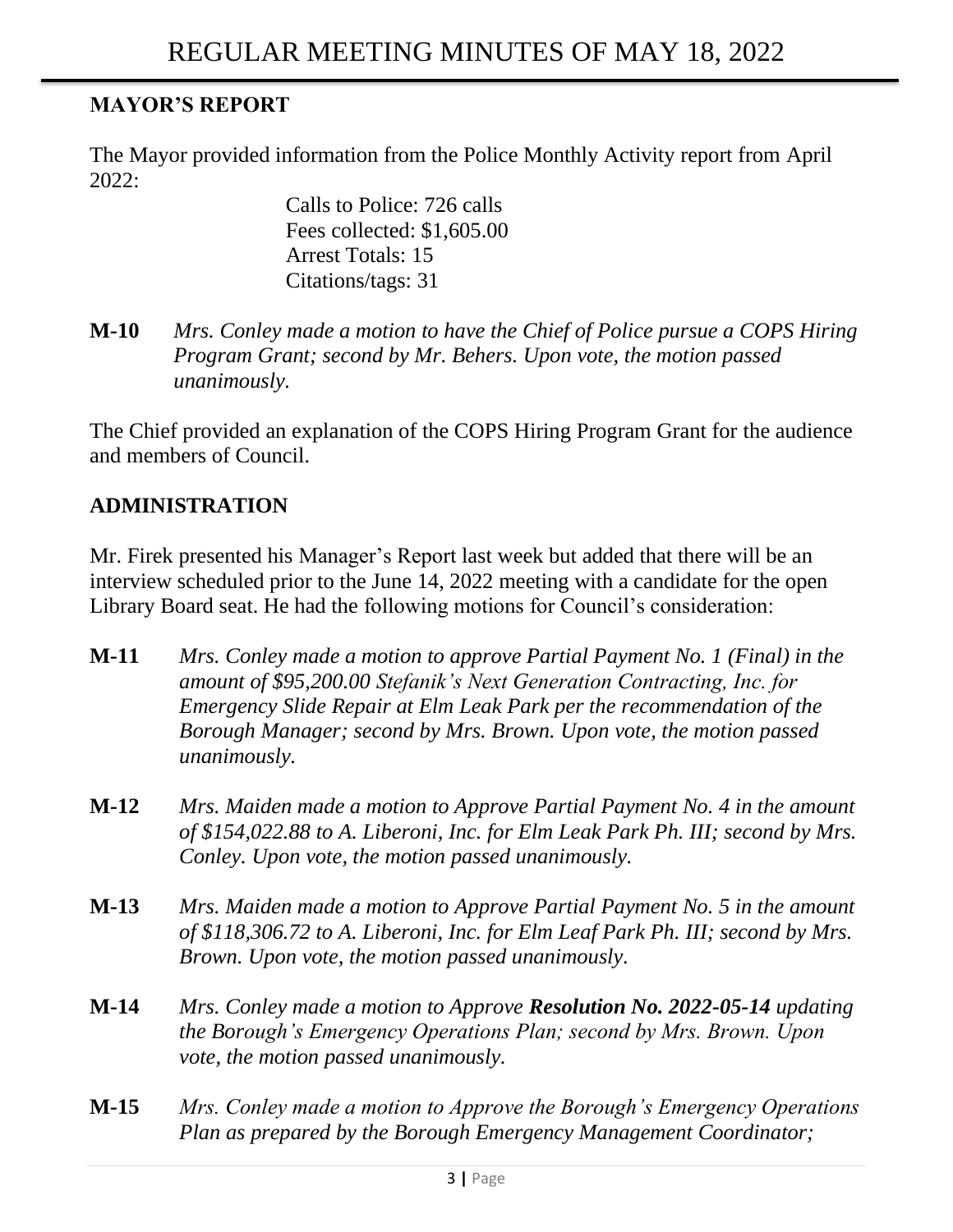*second by Mrs. Brown. Upon vote, the motion passed unanimously.*

Mrs. Conley explained that the Emergency Operations Plan is in place for emergency situations, such as tornado, train derailment, earthquake or severe storm.

# **FINANCE**

Mrs. Maiden's provided her report last week and had the following motions for Council's consideration:

- **M-16** *Mrs. Maiden made a motion to Accept the Treasurer's Report for April 2022; Second by Mrs. Conley. Upon vote, the motion passed unanimously.*
- **M-17** *Mrs. Maiden made a motion to [Ratify Bills in the amount of \\$499,219.38](https://drive.google.com/open?id=0B9Kkkw-rMfoadjkxSU1jVEZxRUE) and [approve bills in the amount of \\$506,583.13](https://drive.google.com/open?id=0B9Kkkw-rMfoadjkxSU1jVEZxRUE) for a total of \$1,005,802.51; Second by Mrs. Conley. Upon vote, motion passed unanimously.*

# **PUBLIC WORKS**

Mr. Dee gave his report:

- Salt spreaders/plows were removed from the trucks
- Road patching is changing over from cold patch to hot asphalt
- Sewer lines are being checked with closed circuit cameras
- Catch basins are being cleaned out

# **PARKS AND RECREATION**

Mr. Firek gave Mrs. Boyer's monthly report in her absence.

- **M-18** *Mrs. Conley made a motion to Approve the May Blanket List; second by Mr. Behers. Upon vote, the motion passed 5-0-1. (Mr. Egger abstained due to having a personal event on the blanket list for approval.)*
- **M-19** *Mrs. Conley made a motion to Approve the individual booths for Community Day as selected by Council from a list supplied by the Community Events Advisory Committee with an amendment to allow for last minute changes; second by Mrs. Brown. Upon vote, the motion passed unanimously.*

A discussion was had amongst Council and Mayor Depretis regarding the planning of Community Day.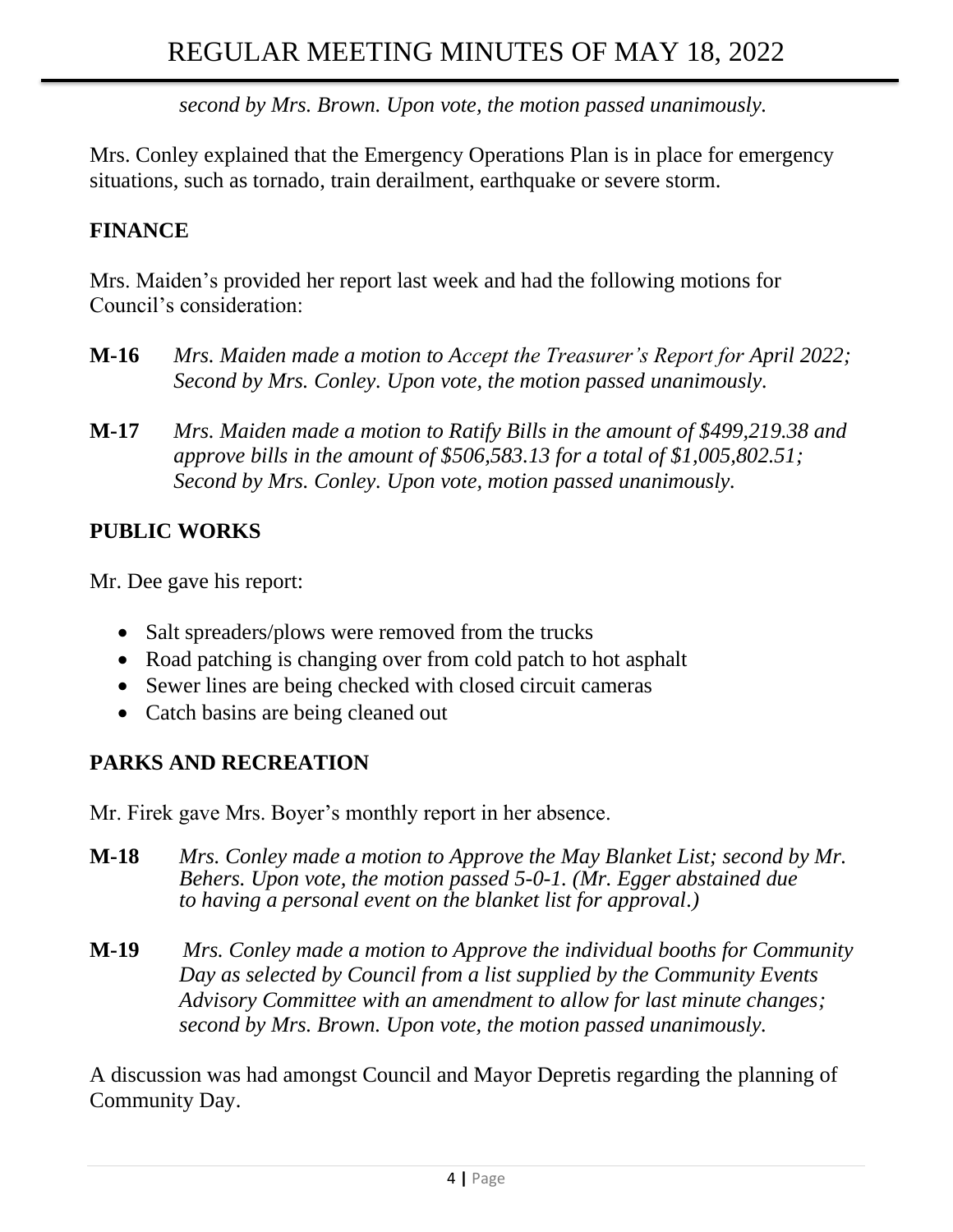# **ZONING & PLANNING**

Mrs. Brown provided her report:

There will be a Zoning Hearing Board Meeting on Thursday, May 19, 2022.

April 2022: 66 Permits Issued \$14,446.00 fees collected

### **PUBLIC SAFETY**

Mr. Behers read the following Activity Reports:

|              | Calls/Incidents: | Avg. Response Time: |
|--------------|------------------|---------------------|
| <b>BEMS</b>  | 265              | 7 minutes           |
| Baldwin #105 | No Report        |                     |
| Option       | 40               | 8.15 minutes        |
| <b>SBVFC</b> | 24               | 8.65 minutes        |

### **PERSONNEL**

Mrs. Conley had no report this evening.

### **AUDIENCE AGENDA** - Any issue pertaining to Borough: **5 MINUTES PER SPEAKER OR GROUP**

The following residents spoke in opposition of the potential sale of Oakleaf Personal Care Home to a drug and alcohol rehabilitation center:

3711 Oakleaf Road 3707 Oakleaf Road 3718 Oakleaf Road 3714 Oakleaf Road

Mr. Firek explained that at this time, there has been no sale or application for that property through the Borough. If upon sale the new owner has no exterior building or site alterations that would require approval/ recommendations from the Zoning Hearing Board or the Planning Commission, Council would not have it come in front of it either. Mrs. Wagner added that there is no way for the Borough to legally prohibit this potential sale or change the current zoning.